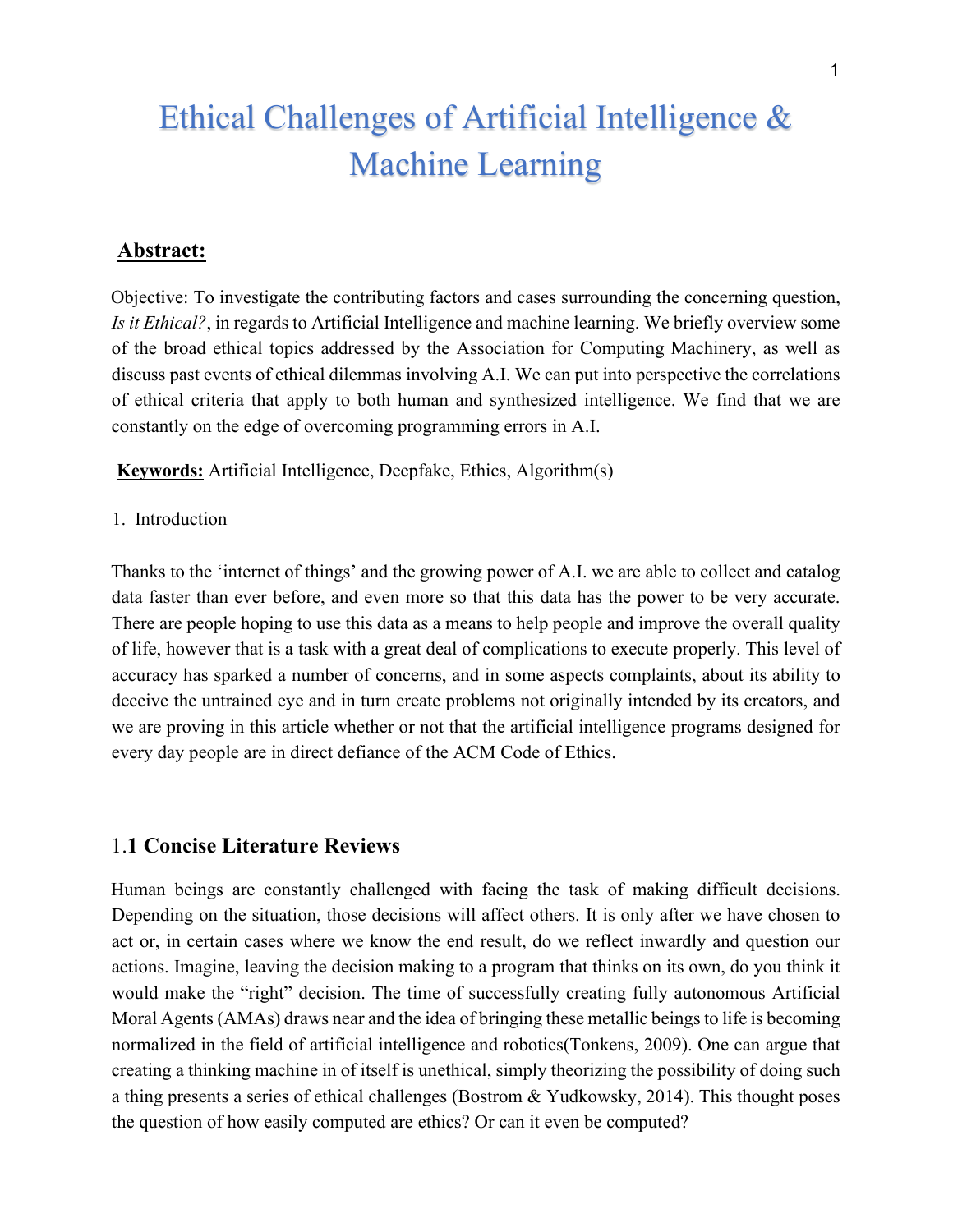The essential ethical challenge presented, would be to ensure that the algorithm prevents machines, such as AMA's, from harming humans. Preventing the machine from performing any actions that would prove damaging to its moral status/standing (Bostrom & Yudkowsky, 2014). The questions needing to be addressed before you can even begin coding are: "Who is writing the code?", "How will it be implemented?", "How is someone supposed to create an ethical algorithm that would make the machine more ethical than its creator?", and "What standards are both the creator and his creation being held too?" Bostrom and Yudkowsky presented the scenario of a possible error/lapse in judgement for the AI.

Suppose a bank uses a machine learning algorithm that recommends mortgage applications for approval but, it is later discovered that the algorithm is biased based on race (i.e., African American or Hispanic) which it should be blind too. Even so, statistics show that the approval rates for blacks are decreasing at a constant rate in the algorithm. It may prove rather difficult, maybe even impossible to determine why this event is happening, or if the issue can be resolved. It is said that, "When AI algorithms take on cognitive tasks with social dimensions- tasks previously performed by humans- the algorithm also inherits the social requirement." (Bostrom & Yudkowsky, 2014). The algorithm could possibly be using personal data such as the place of birth or the registered address of a customer as a factor of its discriminatory tendency. Hence, these algorithms should not only be powerful and scalable but also transparent to inspection (Bostrom & Yudkowsky, 2014).

The ACM Code of ethics states that one should "Strive to achieve high quality in both the processes and products of professional work"(Association for Computing Machinery, 2018). Transparency and avoiding harm are the two major ethical concerns when dealing with AI algorithms but, responsibility, audibility, incorruptibility, and predictability are all criteria that apply to humans performing social functions as well as the two aforementioned concerns, meaning, the same should go for any machine/program with social dimensions (Bostrom & Yudkowsky, 2014). If your program intends to replace human judgment, you should be able to produce the same logical outcome as your program including the pathways to reach your final solution. The algorithm should not be easily corrupted, nor should it be easily exploitable either, if such instances were to occur there should be someone that can be held accountable.

Another consideration with the implementation of these thinking machines is accountability."A computing professional has an additional obligation to report any signs of system risks that might result in harm. If leaders do not act to curtail or mitigate such risks, it may be necessary to "blow the whistle" to reduce potential harm. However, capricious or misguided reporting of risks can itself be harmful. Before reporting risks, a computing professional should carefully assess relevant aspects of the situation."(Association for Computing Machinery, 2018) It is essential to know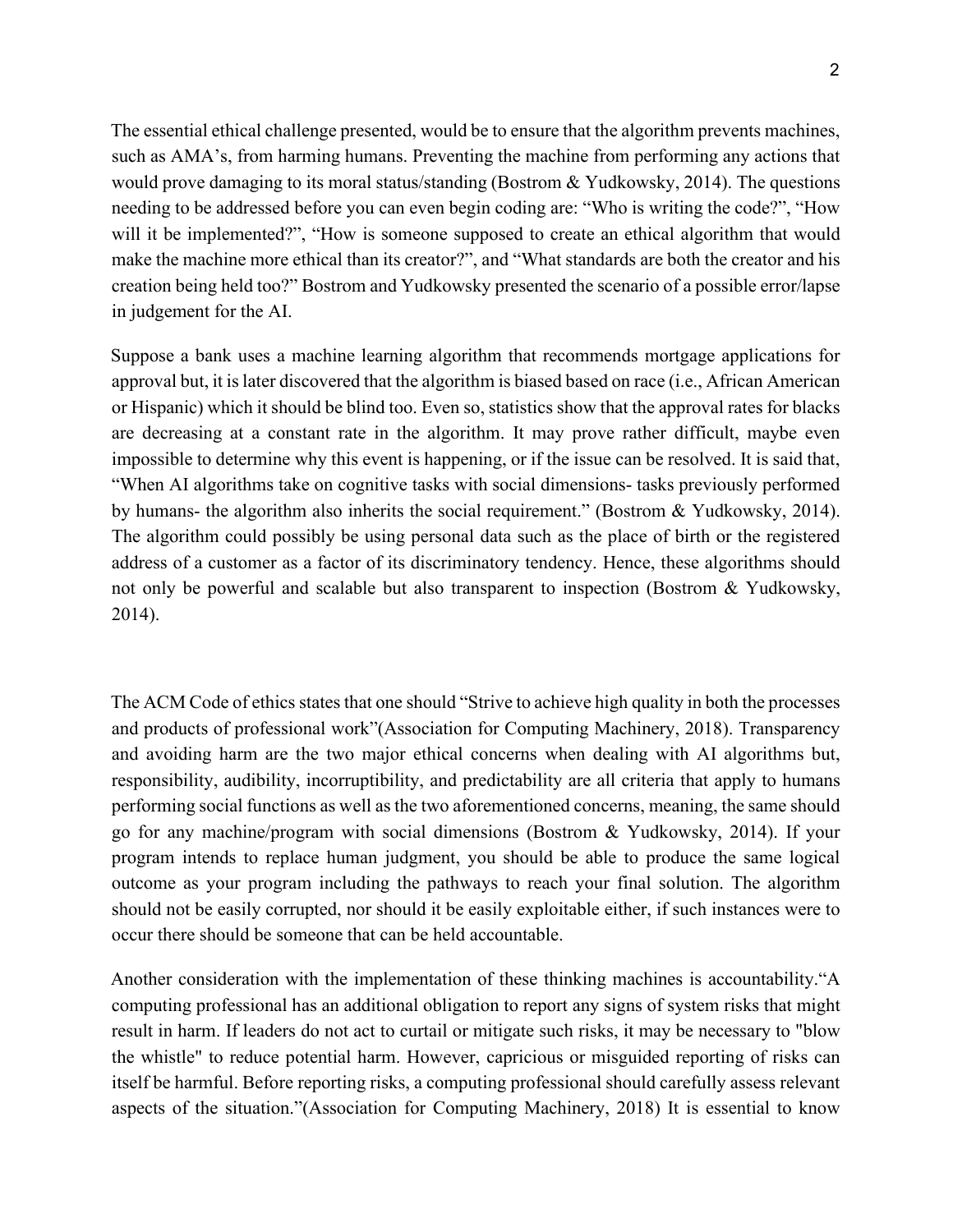who's tasked with the responsibility of monitoring these machines, not only for a speedy resolution if an issue occurs, but also to monitor any imminent changes in the program's behavior.

Even more than that, a rising internet trend is causing great concern in the contemporary tech crowd. The art of "deepfaking" is raising concerns of ethical principles, for example, in an article "Face/Off: "DeepFake" Face Swaps and Privacy Laws" the author describes Deep fake to a concept similar of a late 90s movie Face/Off where the main character John Travolta and another character end up having each other's faces which on the outside sounds pretty hilarious and intriguing but in reality someone parading around the internet with your face can put you or others in a compromising position (Gerstner, 2020). The article states that in early 2018 A machine learning algorithm was able to create a fake occurrence of President Barack Obama giving a speech and since then the technology has only gotten better and more accurate, being able to make it appear as though people have said things or done things that they have not actually executed in reality.

The way that deepfake works is that it takes an algorithm that uses machine learning and composites pictures from different angles of a person until it can successfully composite a near perfect grouping of pictures that began to look like a video. The caveat is, in order to possess enough pictures to make up for the many transitions in a video you would have to be a person who is notably more often exposed to cameras than the average person, which makes celebrities an ideal candidate for deepfake videos. However, in the modern age of "selfies" and social media posts theoretically if an average person posts enough "selfies" they can easily accidentally put themselves in a position to have a deepfake composite made of them.

According to Eric Gerstner, who has a vast understanding of the law, " in its most basic form, the tort applies when one "appropriates the commercial value of a person's identity by using without consent the person's name, likeness, or other indicia of identity" (Gerstner, 2020). This issue is in direct violation of the ACM's Code of Ethics sections 1.2 Avoid harm; "Well-intended actions, including those that accomplish assigned duties, may lead to harm. When that harm is unintended, those responsible are obliged to undo or mitigate the harm as much as possible. Avoiding harm begins with careful consideration of potential impacts on all those affected by decisions. When harm is an intentional part of the system, those responsible are obligated to ensure that the harm is ethically justified. In either case, ensure that all harm is minimized" (Association for Computing Machinery, 2018). There are currently little to no laws to protect citizens from any respective dangers that deepfake may provide and the creators/users of the technology have failed at their responsibility to ensure that the minimal amount of harm is being done on their end, and in code 1.6 "Respect privacy," "Computing professionals should only use personal information for legitimate ends and without violating the rights of individuals and groups .... Merged data collections can compromise privacy features present in the original collections. Therefore, computing professionals should take special care for privacy when merging data collections" (Association for Computing Machinery, 2018). While the amount of data taken in for the original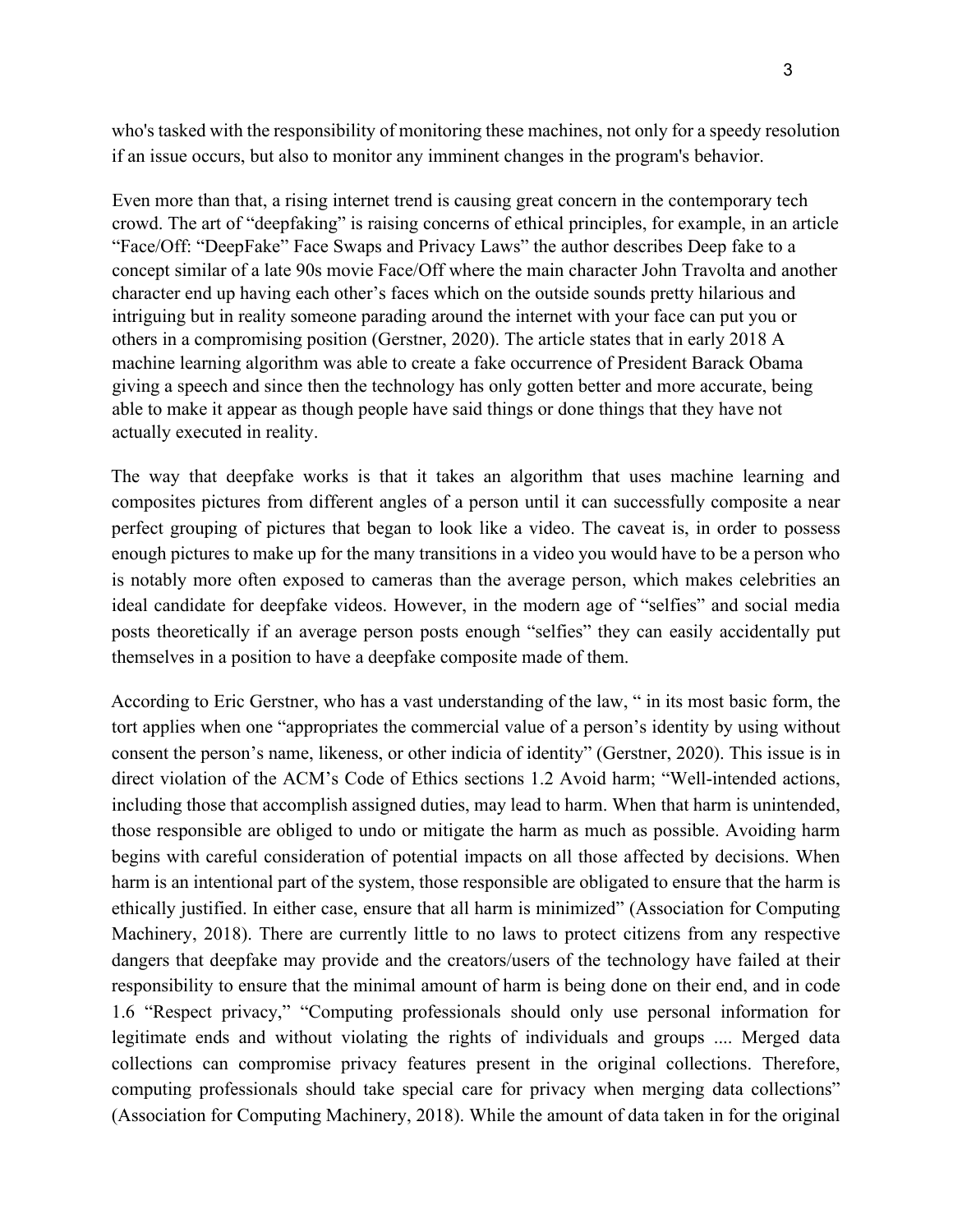testing to assure the program works is acceptable, it still breaks this code of ethics because it cannot be ensured that all of the information is obtained in a legitimate way.

Section 3.1 of the Code of ethics, 'Ensure that the public good is the central concern during all professional computing work' states, "People—including users, customers, colleagues, and others affected directly or indirectly—should always be the central concern in computing. The public good should always be an explicit consideration when evaluating tasks associated with research, requirements analysis, design, implementation, testing, validation, deployment, maintenance, retirement, and disposal. Computing professionals should keep this focus no matter which methodologies or techniques they use in their practice" (Association for Computing Machinery, 2018). After releasing this code, it is apparent that the creators have not put any restrictions or followed up on people using that code to ensure that it would be used for the public good, which brings up the validity of the deepfake algorithm and if it was legitimately written by computing professionals.

### 2. Data Analysis

There is a great deal of data on the internet, including the internet of things that we must address to give the context on the margin of error that programmers should be driven to overcome. Unbeknownst to many, the Internet of things has a far wider range than the common person would expect. Reaching deeper than mobile phones and social science data, it also deals with radio frequency identification (RFID), telecommunications, and even wireless sensor technology. It's reach and impact is so wide that it is considered one of the six "destructive civil technologies" by the US national intelligence council in the article the Internet of things: a survey the authors cite a report from the council saying "by 2025 Internet nodes may reside in everyday things food packages furniture paper documents and more" (Atzori et al., 2010, p. 2).

## **2.1 Methodology**

#### 2.1.1 Methodology in Comparing Technology

The previously mentioned article sets itself up as a research endeavor to try and estimate where the course of the internet is going based on current internet system's technology and how it holds up to current research being done. The only way to determine its rate of success is by opposing it to past hardware and software and looking at future potential undertakings. The article conveys how the current leading technology is in RFID since it is currently the system that satisfies all of our needs and provides us our most current strongest line of personal safety however it does acknowledge that eventually like all technology it will become obsolete. The article brings up the drawbacks of wireless sensor networks (WSN) stating the major drawbacks, "Sensor networks may consist of a very large number of nodes. This would result in obvious problems as today there is a scarce availability of IP addresses.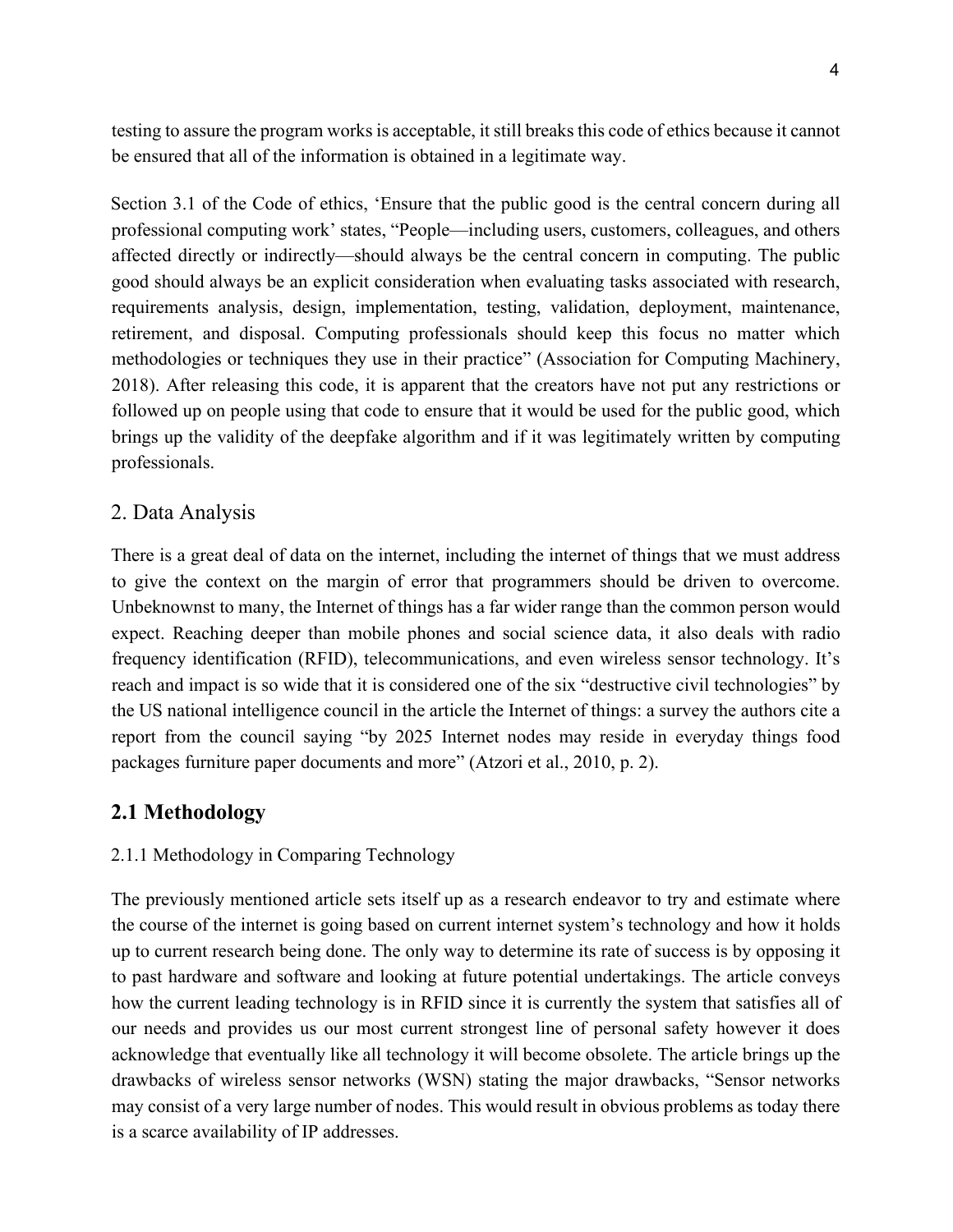The largest physical layer packet in IEEE 802.15.4 has 127 bytes; the resulting maximum frame size at the media access control layer is 102 octets, which may further decrease based on the link layer security algorithm utilized. Such sizes are too small when compared to typical IP packet sizes. In many scenarios, sensor nodes spend a large part of their time in a sleep mode to save energy and cannot communicate during these periods. This is absolutely anomalous for IP networks. "(Atzori et al., 2010) comparing them to the advantages of the RFID system networks (RSN) which they have described as " RFID systems are the very small size and the very low cost. Furthermore, their lifetime is not limited by the battery duration; wireless sensor networks are the high radio coverage and the communication paradigm, which does not require the presence of a reader (communication is peer-to-peer whereas, it is asymmetric for the other types of systems); RFID sensor network are the possibility of supporting sensing, computing, and communication capabilities in a passive system. " (Atzori et al., 2010)

After the comparison with the current RFID networks to the past wireless networks, the authors take a compelling look at possible perspectives, one being Machine-to-Machine (M2M) which is supposed to develop and maintain faster into an architecture for any and all sensor network integration and existing M2M systems. While the status of current cost affect is ongoing, it seems to show a lot of support from leading system companies according to the authors "... the integration of [Routing Over Low power and Lossy networks (ROLL)] different things into wider networks, either mobile or fixed, will allow their interconnection with the Future Internet [61]. What is worth pointing out in the cited standardization areas is the tight collaboration between standardization Institutions and other world-wide Interest Groups and Alliances. It seems that the whole industry is willing to cooperate on achieving the IoT" (Atzori et al., 2010).

#### 2.1.2 Methodology in The Medical Field

While there are many valid and well-intentioned reasons for using artificial intelligence in the medical field considering the technological aspects can be applied in a wide variety of parameters and the implementation of these autonomous systems seem to be steadily increasing in said fields. This data was collected from several sources of existing data from a variety of articles, books, and journals accessed via online databases. Once enough data had been collected, we began cross referencing the articles to find common trends of programming oversites and ethical challenges faced when aiming to implement these machines in the different professional fields. Although AI can be an added benefit when applied in many fields, the discussion of its implementation in the medical field and the ethical concerns involved seem to be an ongoing debate. The data also made note of the concerns of trustworthiness concerning the use/misuse of personal information when these systems are implemented in areas such as human resources and customer interaction are included. Also, the majority of the data collected ranges within a 10-year time window and shows that the rate of advancement with AI and machine learning isn't as fast as one would think.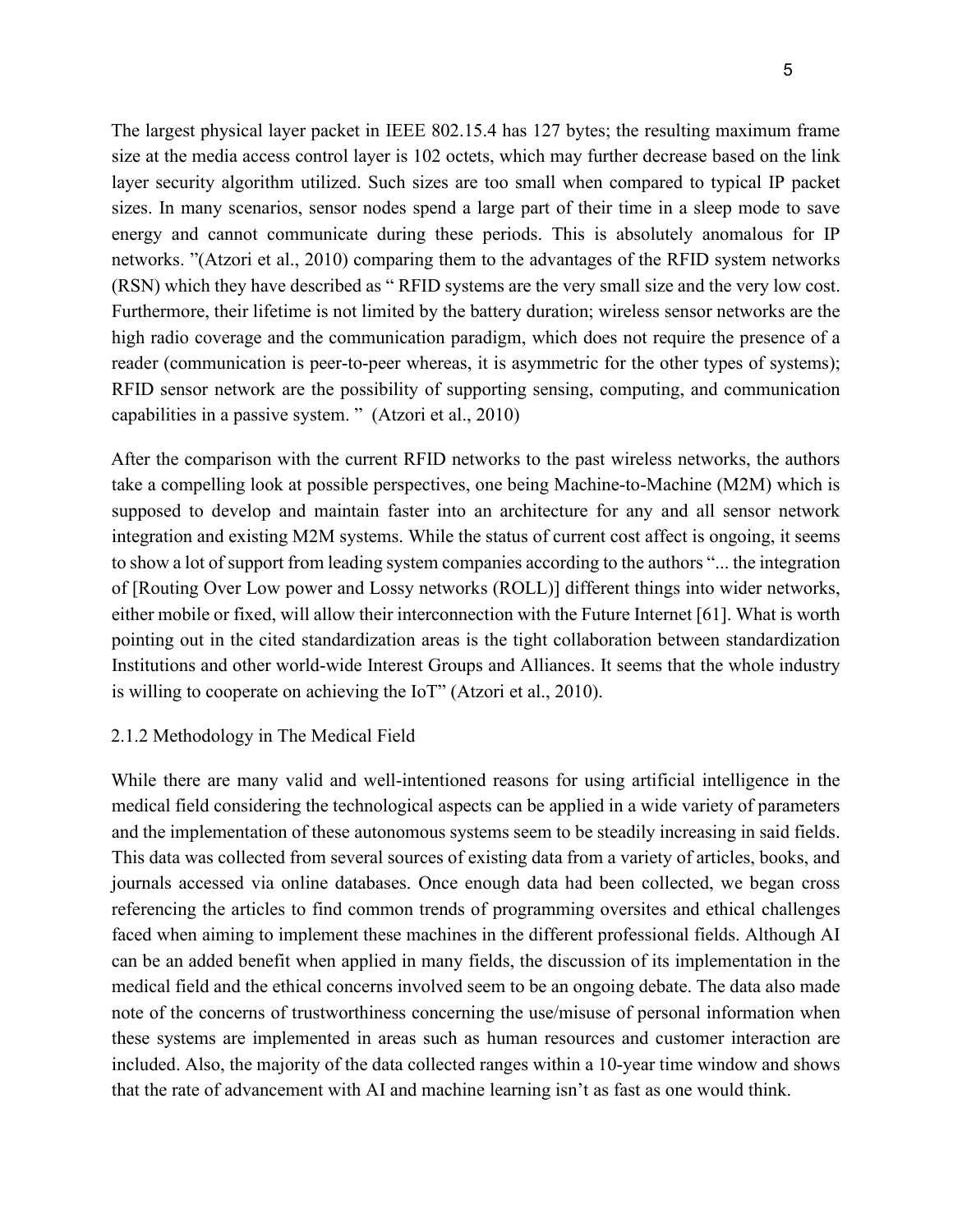Major concerns regarding AI and machine learning stem from the medical field, according to the article "Artificial Intelligence in HealthCare: past present and future", "Before AI systems can be deployed in healthcare applications, they need to be 'trained' through data that are generated from clinical activities, such as screening, diagnosis, treatment assignment and so on, so that they can learn similar groups of subjects, associations between subject features and outcomes of interest"(Jiang F, Jiang Y, Zhi H, et al.,2017)*.* In some cases, the implementation and use of AI



systems and machine learning are already a prominent thing in medical facilities. Disease focus, more specifically cancer, nervous system disease and cardiovascular disease are areas where research of AI implementations and the benefits that are commonly discussed.

#### **Table 1**

The leading 10 disease types considered in the artificial intelligence (AI) literature. The first vocabularies in the disease names are displayed. (Jiang F, Jiang Y, Zhi H, et al, 2017) .

As previously mentioned, AI research is picking up traction in the medical field. From the data collected, it seems the main focus is on applying machine learning techniques to complex problems, such as cancer diagnosis and kidney exchange programs. It's suggested that it "is dependent on allowing the system to make predictions based on large amounts of patients' personal data, by learning their own associations" (Jiang F, Jiang Y, Zhi H, et al, 2017) .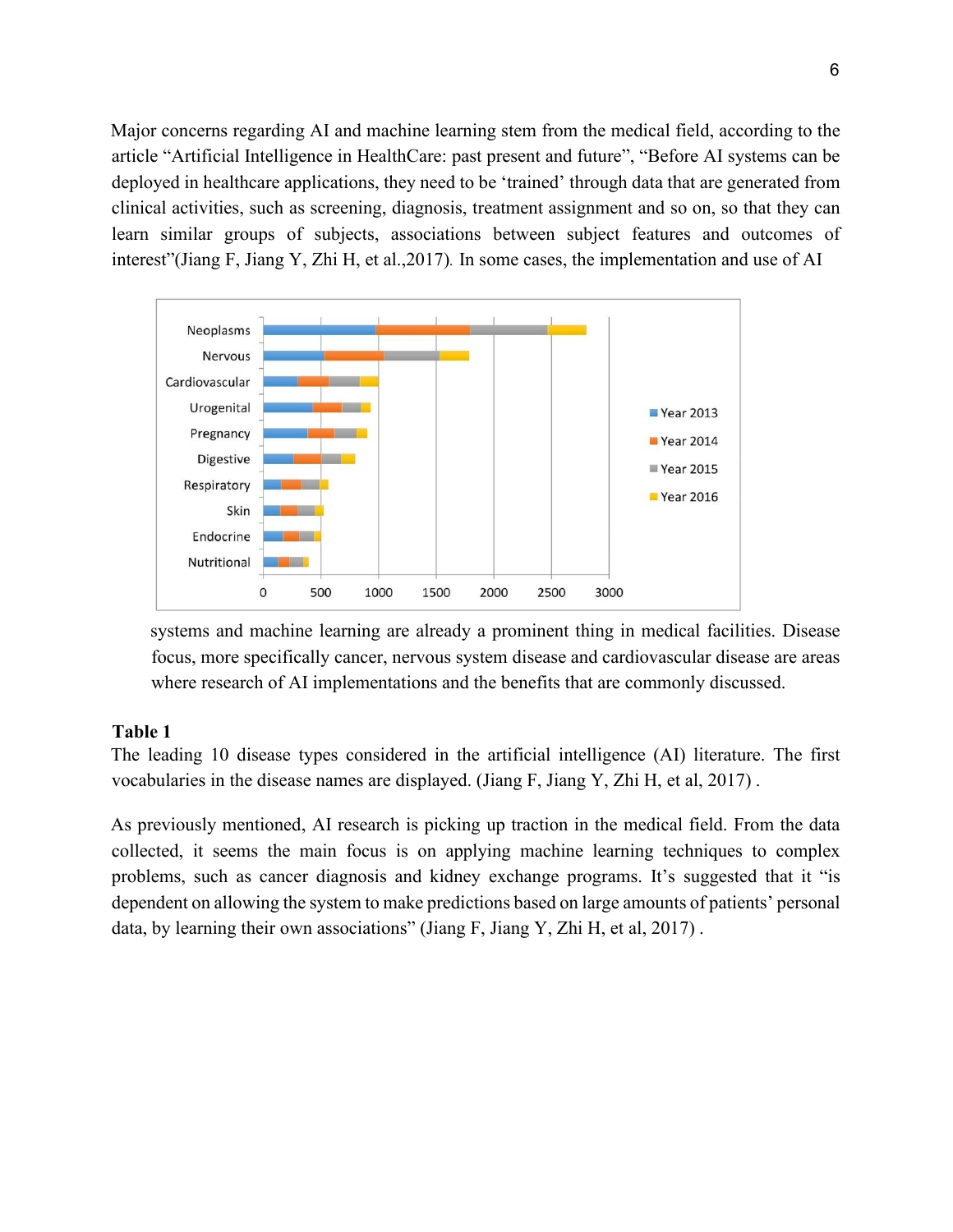#### 2.2 Results

#### 2.2.1 IoT Results

To say that there are no drawbacks with the RFID systems when it comes to privacy and security would be dishonest. "The problem of data integrity has been extensively studied in all traditional computing and communication systems and some preliminary results exist for sensor networks,...However, new problems arise when RFID systems are integrated in the Internet as they spend most of the time unattended. Data can be modified by adversaries while it is stored in the node or when it traverses the network"(Atzori et al., 2010). Given this information along with the scope of the Internet of things, that leaves a lot of information and data left out in the open, and this unprotected data directly goes against the ACM code of ethics design of ethernet systems that are robustly and usably secure.

More than that, addressing that RFID systems are not perfect, but they do possess the fewest number of issues while offering the greatest amount of security for the time being is a very important step because that is documentation that technology can and will improve with time. This data gives us a general rate of how swift these changes will take place. We are working on an exponential blueprint and fighting against time to ensure that privacy is maintained. "Authentication is difficult as it usually requires appropriate authentication infrastructures and servers that achieve their goal through the exchange of appropriate messages with other nodes. In the IoT such approaches are not feasible given that passive RFID tags cannot exchange too many messages with the authentication servers. The same reasoning applies (in a less restrictive way) to the sensor nodes as well"(Atzori et al., 2010)

#### 2.2.2 Medical Bias Results

As discussed in section 2.1.2 , the idea of implementation of autonomous systems in medicine continues to be tested. There are major hypothesized advantages to their implementation, though this comes with major concerns as well. According to "Artificial Intelligence, bias and clinical safety," "Estimates of the impact of AI on the wider economy globally vary wildly, with a recent report suggesting a 14% effect on global gross domestic product by 2030, half of which coming from productivity improvements.

These predictions create political appetite for the rapid development of the AI industry, and healthcare is a priority area where this technology has yet to be exploited," (Jiang F, Jiang Y, Zhi H, et al, 2017). Yes, there are advantages to machine learning in medicine but, are those advantages worth the risks? Cited above in the concise literature review, one of the major ethical concerns is transparency. If these technologies end up being exploited in corrupt ways by greedy individuals/businesses, the negative results could potentially outweigh the good. The price of medical assistance can potentially increase if these systems are sold by private companies at an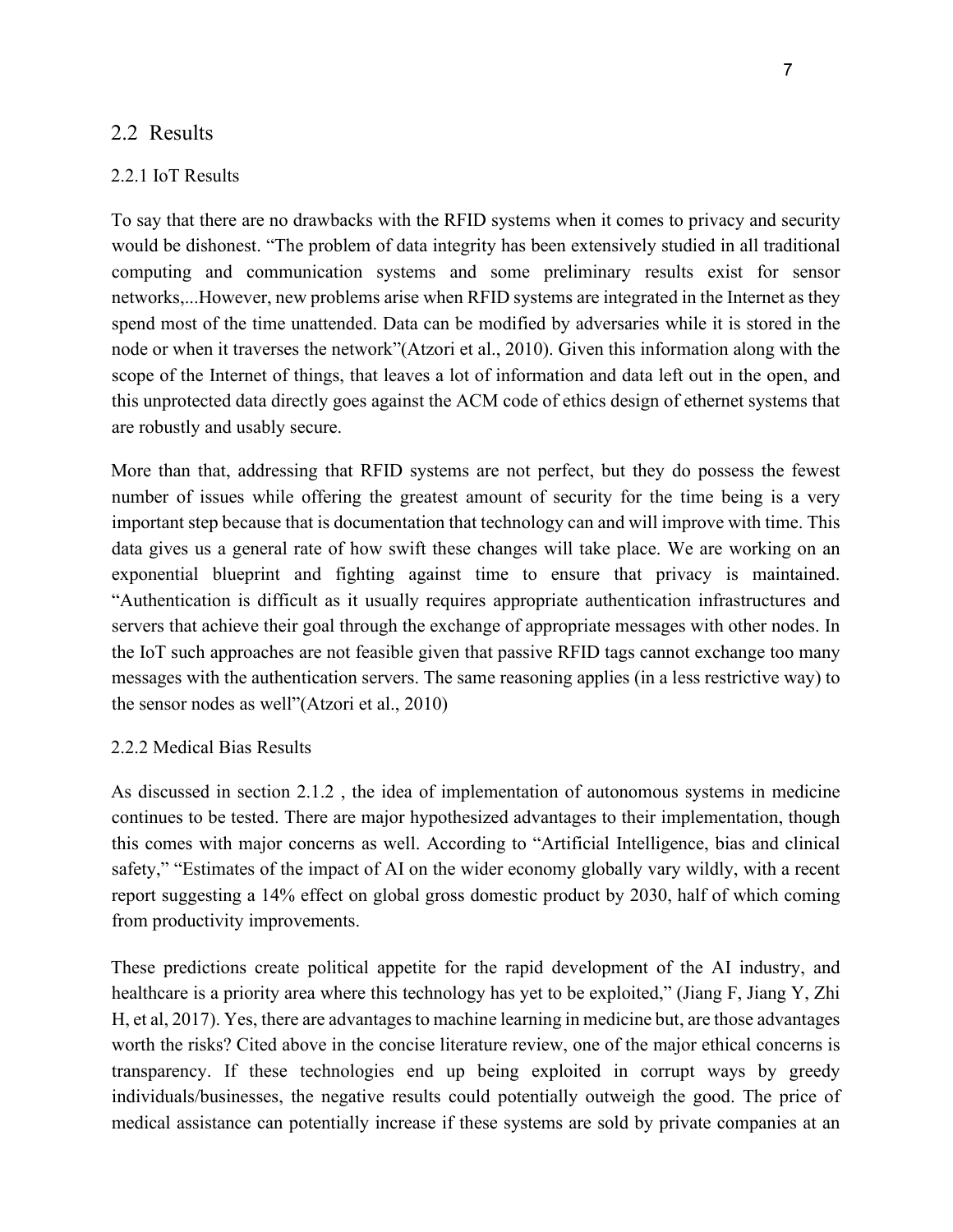inflated price. Not only that, but, as mentioned before, these systems would rely on patient data that can be misused or affect your chances of treatment if there is an error in the algorithm of the system. For example, it was previously mentioned how the implementation can help with kidney exchange programs, "when allocating a kidney, natural features include the probability that the kidney is rejected by a particular patient, whether that patient needs the kidney urgently, etc. Even in these scenarios, identifying all the relevant features may not be easy" (Conitzer et al. 2017). Now suppose an error is found in the system showing signs of gender or racial bias for reasons unknown.

That error may cause the system to skip over your name on the list of patients in need of a kidney because the hospital database shows that kidney failure is more likely to happen in Latin females, and you happen to be both those categories, similar to the example made in the concise literature review. It may seem far-fetched but similar instances have occurred in the past with other AI systems, such as Amazon's AMZN.O; "AMZN.O machine-learning specialists uncovered a big problem: their new recruiting engine did not like women. […] The team had been building computer programs since 2014 to review job applicants' resumes with the aim of mechanizing the search for top talent, five people familiar with the effort told Reuters. […] In effect, Amazon's system taught itself that male candidates were preferable. It penalized resumes that included the word "women's," as in "women's chess club captain" (Lauret, 2019)

## **3.1 Concise Summary**

Through our extensive research and data we are able to show solid evidence of artificial intelligence bias. As there is no current best way to ensure that that a bias will not occur if left unattended, it ethically is too unstable to use artificial intelligence or machine learning programs without fully-extensive debugging and strenuous testing. Regarding the safety and assurance of people whose lives greatly connect with the Internet of Things should be a top priority. Albeit, the natural human desire to want the latest trend in technology is very compelling, it is imperative to realize that in our capitalistic society corporations who seek to profit from that interest will ultimately cut corners on proper testing at the cost of one's personal safety.

After reviewing and comparing the exponential rate of how rapidly our most secure technology is becoming obsolete we do not project that we will reach or surpass the optimal timeline to get ahead of the curve and provide ultimate security restrictions for everyone on all platforms. With that in mind, we foresee having artificial intelligence programs that are to be entrusted into life-saving medical procedures or self-driving smart cars sound enticing, but there is a high volume of ramifications that would have to be absorbed if these programs are integrated into modern society carelessly. We are currently unaware of a moderating AI integration board/society but it is with our best recommendation based on this research that an overseeing board of that nature would be in the best interest of the common people to further advocate for the idealistic society. It should be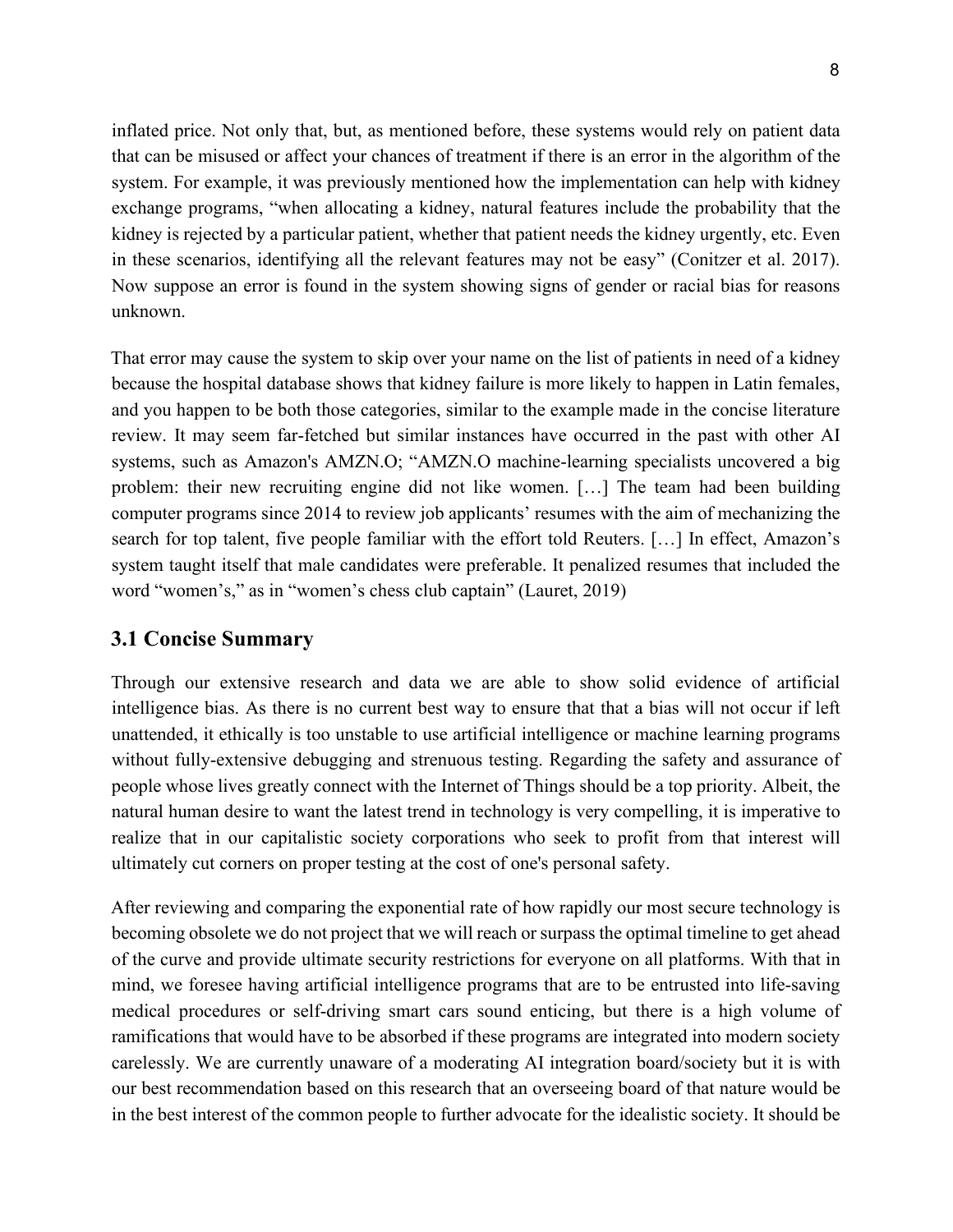discussed that this artificial intelligence "board" should run in contingency with the Association for Computing Machinery (ACM). They created the society that formed the standards that we as programmers adhere to, so we believe that it only makes sense that they continue to ensure that the rules are being maintained on a case by case basis. The same goes for any individual programmer who is committed to remaining ethical in this society they are also equally responsible for ensuring the safety of the common people.

## 4.1 Extended Resources

- This compelling article by Henry Ajder shows a snapshot of deepfake videos and a compilation of statistics detected by his team:
	- [https://sensity.ai/deepfake-threat-intelligence-a-statistics-snapshot-from-june-2020/#:~:te](https://sensity.ai/deepfake-threat-intelligence-a-statistics-snapshot-from-june-2020/#:%7E:text=Number%20of%20deepfakes%20identified%20online&text=As%20disclosed%20in%20The%20State,7%2C964%20videos%20in%20December%202018)  [xt=Number%20of%20deepfakes%20identified%20online&text=As%20disclosed%20in](https://sensity.ai/deepfake-threat-intelligence-a-statistics-snapshot-from-june-2020/#:%7E:text=Number%20of%20deepfakes%20identified%20online&text=As%20disclosed%20in%20The%20State,7%2C964%20videos%20in%20December%202018) [%20The%20State,7%2C964%20videos%20in%20December%202018.](https://sensity.ai/deepfake-threat-intelligence-a-statistics-snapshot-from-june-2020/#:%7E:text=Number%20of%20deepfakes%20identified%20online&text=As%20disclosed%20in%20The%20State,7%2C964%20videos%20in%20December%202018)
- This research journal goes into what it's like on the developers end to create a program that can make moral decisions on a human empathy/logical level:
	- [http://moralai.cs.duke.edu/documents/mai\\_docs/moralAAAI17.pdf](http://moralai.cs.duke.edu/documents/mai_docs/moralAAAI17.pdf)
- A video that discusses the poor security of the Internet of Things and how easy it is to hack into products.
	- [https://www.ted.com/talks/ken\\_munro\\_internet\\_of\\_things\\_security](https://www.ted.com/talks/ken_munro_internet_of_things_security)
- A video, discussing the advancements being made with autonomous systems as well as, how private companies are more than willing to invest millions of dollars into the the research and development of these new technologies
	- [https://www.youtube.com/watch?v=3oE88\\_6jAwc&t=296s](https://www.youtube.com/watch?v=3oE88_6jAwc&t=296s)
- A video, listing risks associated with AI, along with visual representation for better understanding
	- <https://www.youtube.com/watch?v=1oeoosMrJz4>
- This article take a look at several examples of Autonomous robots that have made significant progress in its development or has already been completed  $\circ$ <https://www.youtube.com/watch?v=1oeoosMrJz4>
- A journal article written by Roman V. Yampolskiy, making a case that scientists are misguided when it comes to machine ethics and how they should focus more on the safety of AI.
	- [https://link.springer.com/chapter/10.1007/978-3-642-31674-6\\_29](https://link.springer.com/chapter/10.1007/978-3-642-31674-6_29)
- A video, where Toby Walsh ( a leading researcher in AI) simplifies the relationship of ethics and AI, and also providing reasoning for the regulation of new technology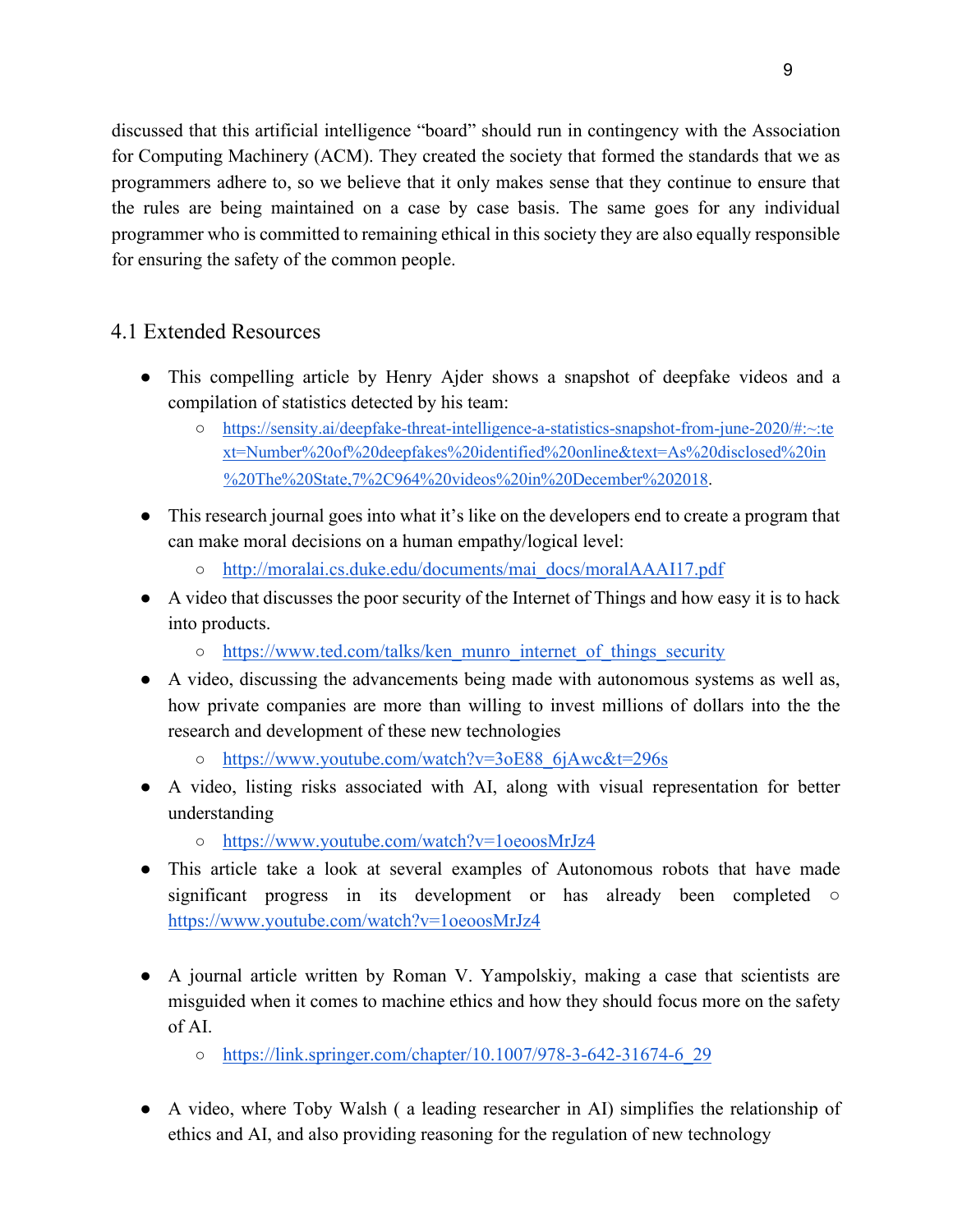- <https://www.youtube.com/watch?v=HSsQApXQGsI>
- A textbook written by both top medical experts and leading robotic data analyst that dives deep into the long running history of medical machinery.
	- o https://www.researchgate.net/publication/273123956 Machine Medical Ethics
- A short read by Apara Venkateswaran that discusses the methods of cheating in machine learning and why it's important to strive for integrity
	- <https://towardsdatascience.com/ethics-in-machine-learning-9fa5b1aadc12>

## 5**. References:**

- Association for Computing Machinery. (2018). ACM Code Of Ethics And Professional Conduct*. Affirming our obligation to use our skills to benefit society* [PDF File]. New York,NY: Author. Retrieved from <https://www.acm.org/binaries/content/assets/about/acm-code-of-ethics-booklet.pdf>
- Atzori, L., Iera, A., & Morabito, G. (2010). The Internet of Things: A Survey. *The International Journal of Computer and Telecommunications Networking*, 1–19. <https://cs.wmich.edu/alfuqaha/spring15/cs6570/lectures/IoT-survey.pdf>
- Bostrom, Nick & Yudkowsky, Eliezer  $(2014)$ . The ethics of artificial i[n](https://www.google.com/search?tbo=p&tbm=bks&q=inauthor:%22Keith+Frankish%22&source=gbs_metadata_r&cad=8)telligence. In [Keith](https://www.google.com/search?tbo=p&tbm=bks&q=inauthor:%22Keith+Frankish%22&source=gbs_metadata_r&cad=8) [Frankish](https://www.google.com/search?tbo=p&tbm=bks&q=inauthor:%22Keith+Frankish%22&source=gbs_metadata_r&cad=8) [\(](https://www.google.com/search?tbo=p&tbm=bks&q=inauthor:%22Keith+Frankish%22&source=gbs_metadata_r&cad=8)Ed.) [& William](https://www.google.com/search?tbo=p&tbm=bks&q=inauthor:%22William+M.+Ramsey%22&source=gbs_metadata_r&cad=8) [M.](https://www.google.com/search?tbo=p&tbm=bks&q=inauthor:%22William+M.+Ramsey%22&source=gbs_metadata_r&cad=8) [Ramsey](https://www.google.com/search?tbo=p&tbm=bks&q=inauthor:%22William+M.+Ramsey%22&source=gbs_metadata_r&cad=8) (Ed.), *The Cambridge Handbook of Artificial Intelligence* (pp. 315-332). Cambridge,UK: Cambridge University Press. [https://books.google.com/books?id=RYOYAwAAQBAJ&lpg=PA316&ots=A1TZugaGx](https://books.google.com/books?id=RYOYAwAAQBAJ&lpg=PA316&ots=A1TZugaGxx&dq=ethical%20challenges%20of%20artificial%20intelligence%20&lr&pg=PA316#v=onepage&q&f=false)  [x&dq=ethical%20challenges%20of%20artificial%20intelligence%20&lr&pg=PA316#v=](https://books.google.com/books?id=RYOYAwAAQBAJ&lpg=PA316&ots=A1TZugaGxx&dq=ethical%20challenges%20of%20artificial%20intelligence%20&lr&pg=PA316#v=onepage&q&f=false)  [onepage&q&f=false](https://books.google.com/books?id=RYOYAwAAQBAJ&lpg=PA316&ots=A1TZugaGxx&dq=ethical%20challenges%20of%20artificial%20intelligence%20&lr&pg=PA316#v=onepage&q&f=false)
- Challen, R. (2019, March 1). *Artificial intelligence, bias and clinical safety*. BMJ Quality & Safety. [https://qualitysafety.bmj.com/content/28/3/231.ful](https://qualitysafety.bmj.com/content/28/3/231.full)  $\qquad$  1
- Conitzer, V., Sinnott-Armstrong, W., Borg, J. S., Deng, Y., & Kramer, M. (2017). *Moral decision making frameworks for artificial intelligence*. Proceedings of the 31st AAAI Conference on Artificial Intelligence, AAAI 2017, San Francisco, CA, USA, pp. 4831–4835. [\[](http://scholar.google.com/scholar_lookup?hl=en&publication_year=2017&author=V.+Conitzer&author=W.+Sinnott-Armstrong&author=J.+S.+Borg&author=Y.+Deng&author=M.+Kramer&title=Moral+decision+making+frameworks+for+artificial+intelligence) [Google Scholar\]](http://scholar.google.com/scholar_lookup?hl=en&publication_year=2017&author=V.+Conitzer&author=W.+Sinnott-Armstrong&author=J.+S.+Borg&author=Y.+Deng&author=M.+Kramer&title=Moral+decision+making+frameworks+for+artificial+intelligence)
- Gerstner, Eric (2020, January). *Face/Off: "DeepFake" Face Swaps and Privacy Laws | IADC*. IADClaw.